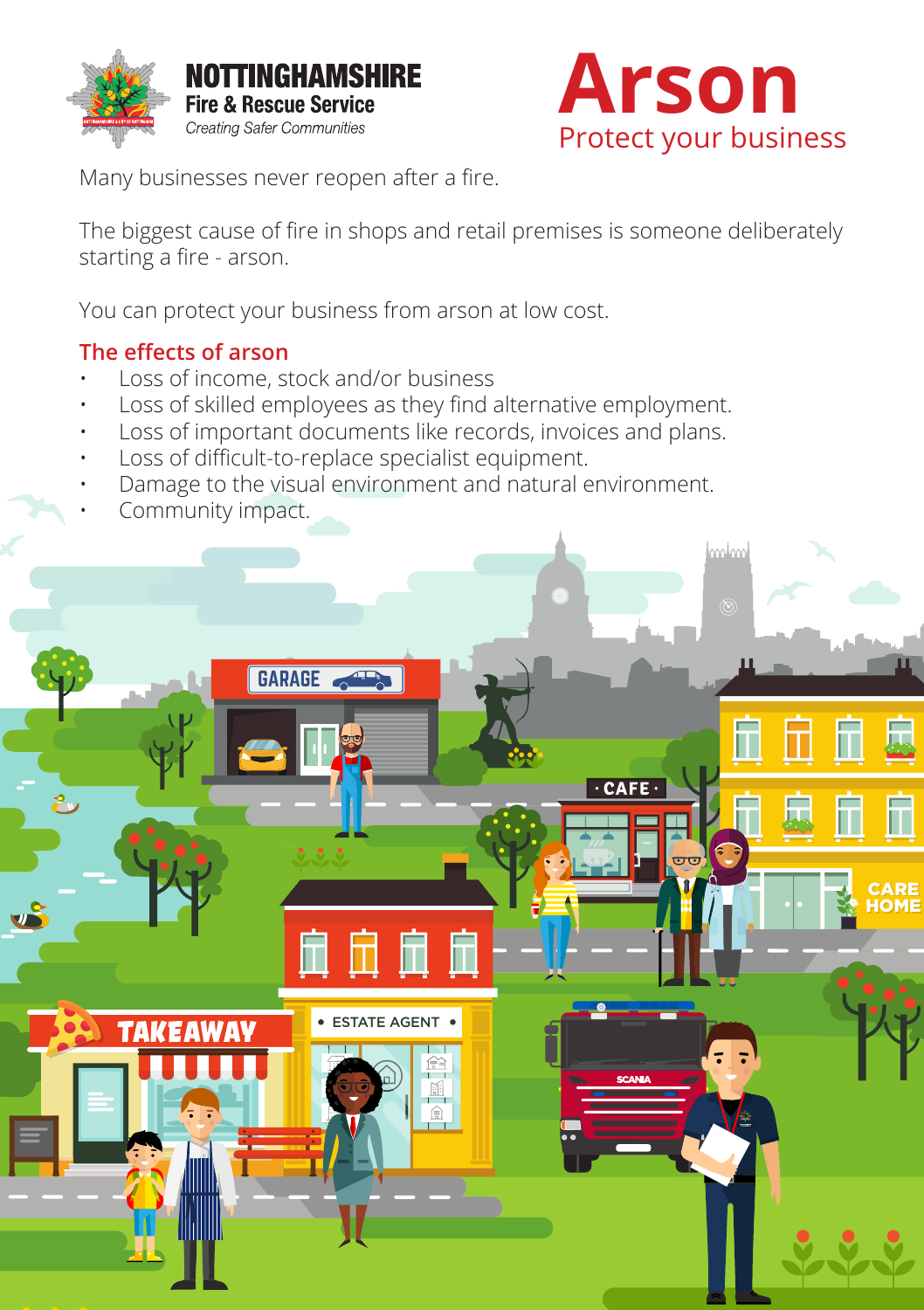# **Top Tips**



Make a good plan for closing up the premises at the end of the day and nominate someone who will secure the building and deal with any risks before close of business.



Stay friendly with nearby businesses and residents, they are your eyes and ears.



Empty skips and bins regularly and keep them at least five metres away from the building, particularly windows, doors and escape routes.



Windows and doors should be fitted with strong locks and roller shutter. See the Nottinghamshire Police website for more advice on security. https://www.nottinghamshire.police.uk/advice



Fencing will help secure your premises. It should be at least 1.8m high, dependant on local circumstances, crime risk and the security system chosen.



CCTV camera, intruder alarms and lighting are all good ways to **Provent crime, but take expert advice before buying.** 



Cut back bushes and trees regularly so they do not get too close to your premises. This will help to limit fire spread.

## **Further Information**

• If you've had a threat of arson, you should in the first instance call the Police. The Police will give you a crime number, and may refer you to us to help take steps to reduce the associated risks. See our website for more information on Arson Reduction:

https://www.notts-fire.gov.uk/BusinessSafety/Pages/Arson-Guidance.aspx

If you see something that concerns you, you can report it anonymously through Crimestoppers:

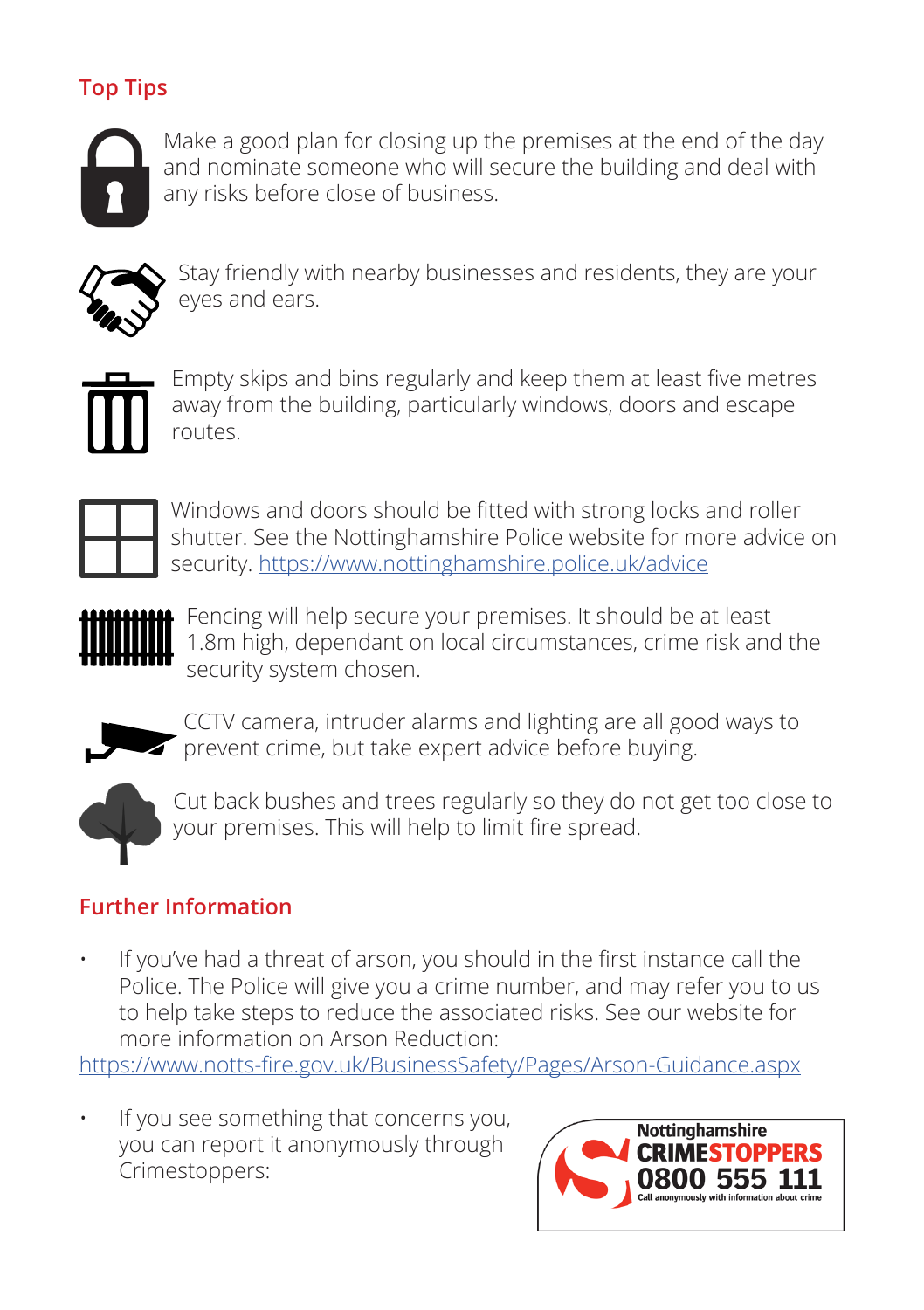• Go to www.securebydesign.com for more information on how to keep your premises safe.

#### **What you have to do - it's the law**

If you manage or operate a business you will need to comply with the Regulatory Reform (Fire Safety) Order 2005.

#### **Your responsibilities**

- Carry out a fire risk assessment of the premises, review it regularly and ensure that it is held on the premises and is always available for inspection.
- Put in place and maintain fire safety measures identified by the fire risk assessment.
- Plan for an emergency and record your plan.
- Provide staff with information, instructions and training.

You can read about how to make sure your premises are safe from fire, using a short guide to making your premises safe from fire: https://assets.publishing.service. gov.uk/government/uploads/ system/uploads/attachment\_data/ file/14879/making-your-premisessafe-short-guide.pdf



#### **Business Continuity**

Major emergencies such as fires can happen quickly and without warning and can result in the loss of revenue, customers and even the collapse of a business. A Business Continuity plan can help protect your business and help you recover from an emergency as soon as possible after the event.

Visit the Local Resilience Forum for information on how to protect your business in case of an emergency: https://www.nottinghamshire.police.uk/site-page/emergency-planningpreparing-your-business